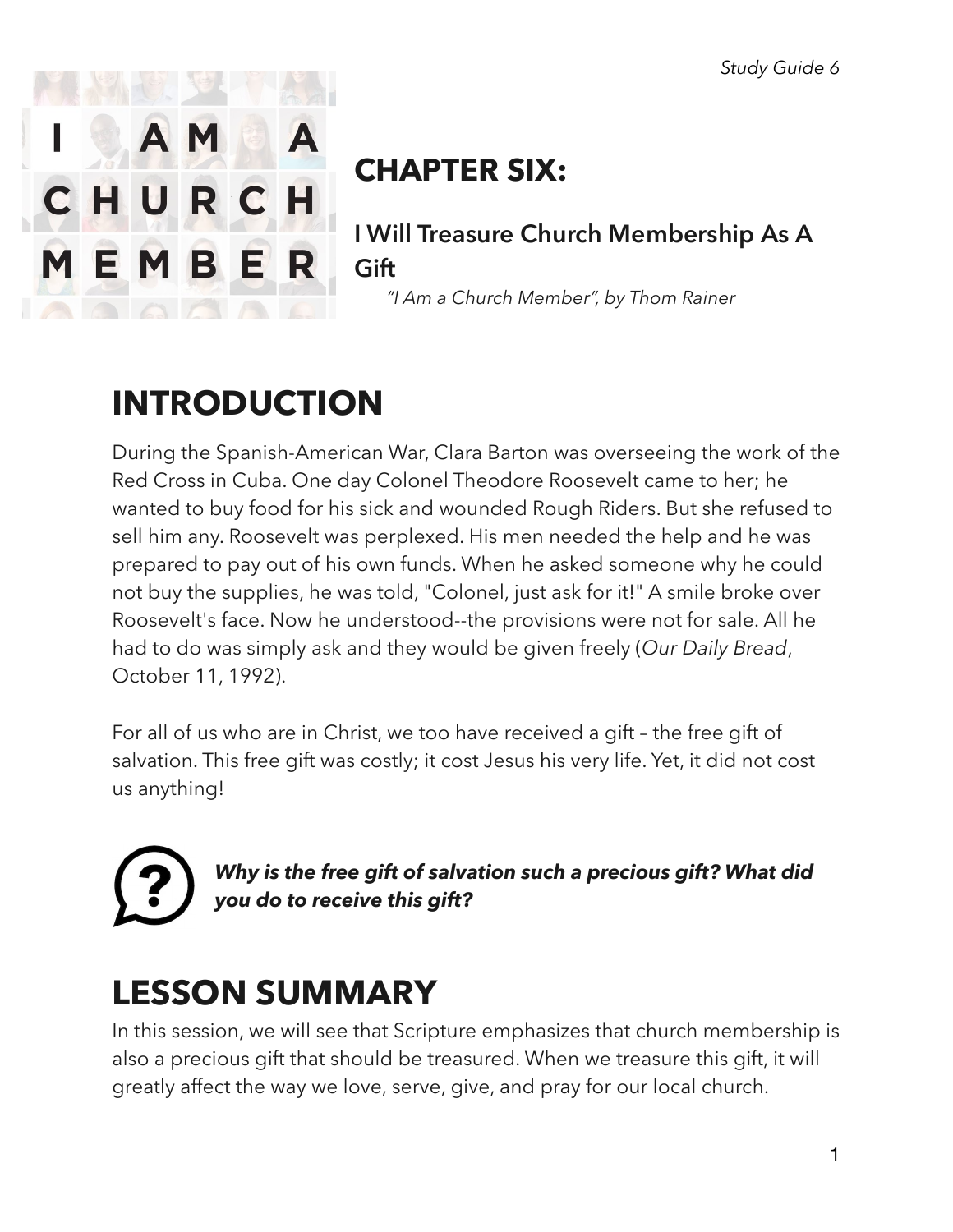Rainer noted the two very different perspectives of church membership:

### **OPTION 1**

"In the first option we approach church membership similar to country club membership noted in chapter one. We are joining the church to see what we can get out of it. The pastor is to feed us through his sermons. We have specified an acceptable range for the length of the sermon. The music is to fit our style exactly. Any deviations are not acceptable. The programs and ministries are for our benefit. We will determine what we like and don't like. We are members who expect perks, privileges, and service."

### **OPTION 2**

"But there is a second option to church membership. It's the biblical option that sees membership as a gift, something to be treasured. Membership means we have the opportunity to serve and give rather than the legalistic option to do so. Our entire attitude is different when we approach membership the biblical way."



*What is the greatest gift (outside of salvation) that you have received? Why do you consider it such a great gift?* 

# **1. Church Membership Is A Gift**

Scripture is clear that salvation (the prerequisite for church membership) is a gift. Numerous verses give evidence of this truth and we are going to take some time to consider several of these verses:

#### **Romans 3:21-26**

*21 But now the righteousness of God has been manifested apart from the law, although the Law and the Prophets bear witness to it— 22 the righteousness of God through faith in Jesus Christ for all who believe. For there is no distinction: 23 for all have sinned and fall short of the*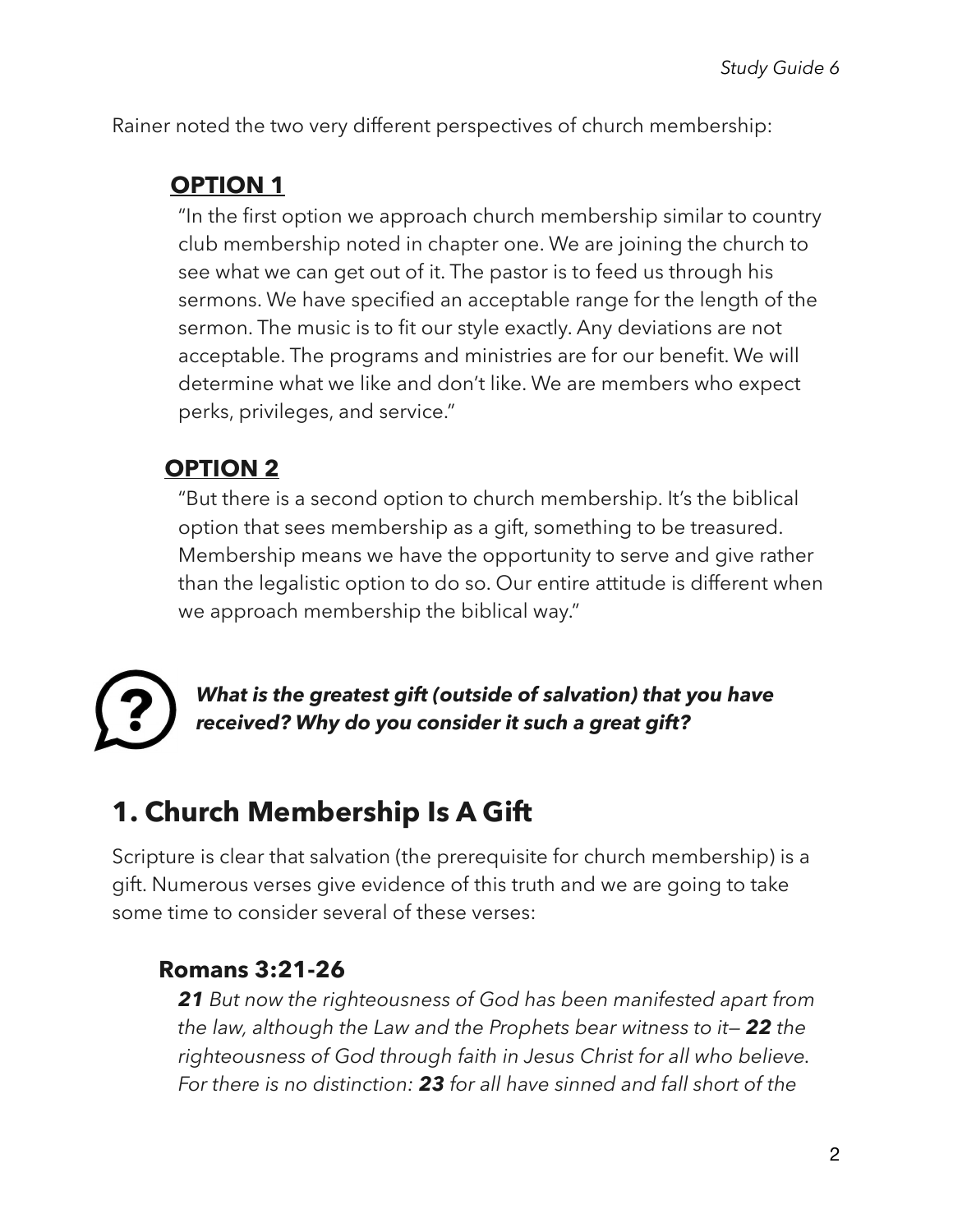*glory of God, 24 and are justified by his grace as a gift, through the redemption that is in Christ Jesus, 25 whom God put forward as a propitiation by his blood, to be received by faith. This was to show God's righteousness, because in his divine forbearance he had passed over former sins. 26 It was to show his righteousness at the present time, so that he might be just and the justifier of the one who has faith in Jesus.* 

#### **2 Corinthians 5:21**

*21 For our sake he made him to be sin who knew no sin, so that in him we might become the righteousness of God.* 

#### **Acts 3:18-21**

*18 But what God foretold by the mouth of all the prophets, that his Christ would suffer, he thus fulfilled. 19 Repent therefore, and turn back, that your sins may be blotted out, 20 that times of refreshing may come from the presence of the Lord, and that he may send the Christ appointed for you, Jesus, 21 whom heaven must receive until the time for restoring all the things about which God spoke by the mouth of his holy prophets long ago.* 

#### **Ephesians 2:1-9**

*1 And you were dead in the trespasses and sins 2 in which you once walked, following the course of this world, following the prince of the power of the air, the spirit that is now at work in the sons of disobedience— 3 among whom we all once lived in the passions of our flesh, carrying out the desires of the body and the mind, and were by nature children of wrath, like the rest of mankind. 4 But God, being rich in mercy, because of the great love with which he loved us, 5 even when we were dead in our trespasses, made us alive together with Christ—by grace you have been saved— 6 and raised us up with him and seated us with him in the heavenly places in Christ Jesus, 7 so that in the coming ages he might show the immeasurable riches of his grace in kindness toward us in Christ Jesus. 8 For by grace you have been saved through faith. And this is not your own doing; it is the gift of God, 9 not a result of works, so that no one may boast.*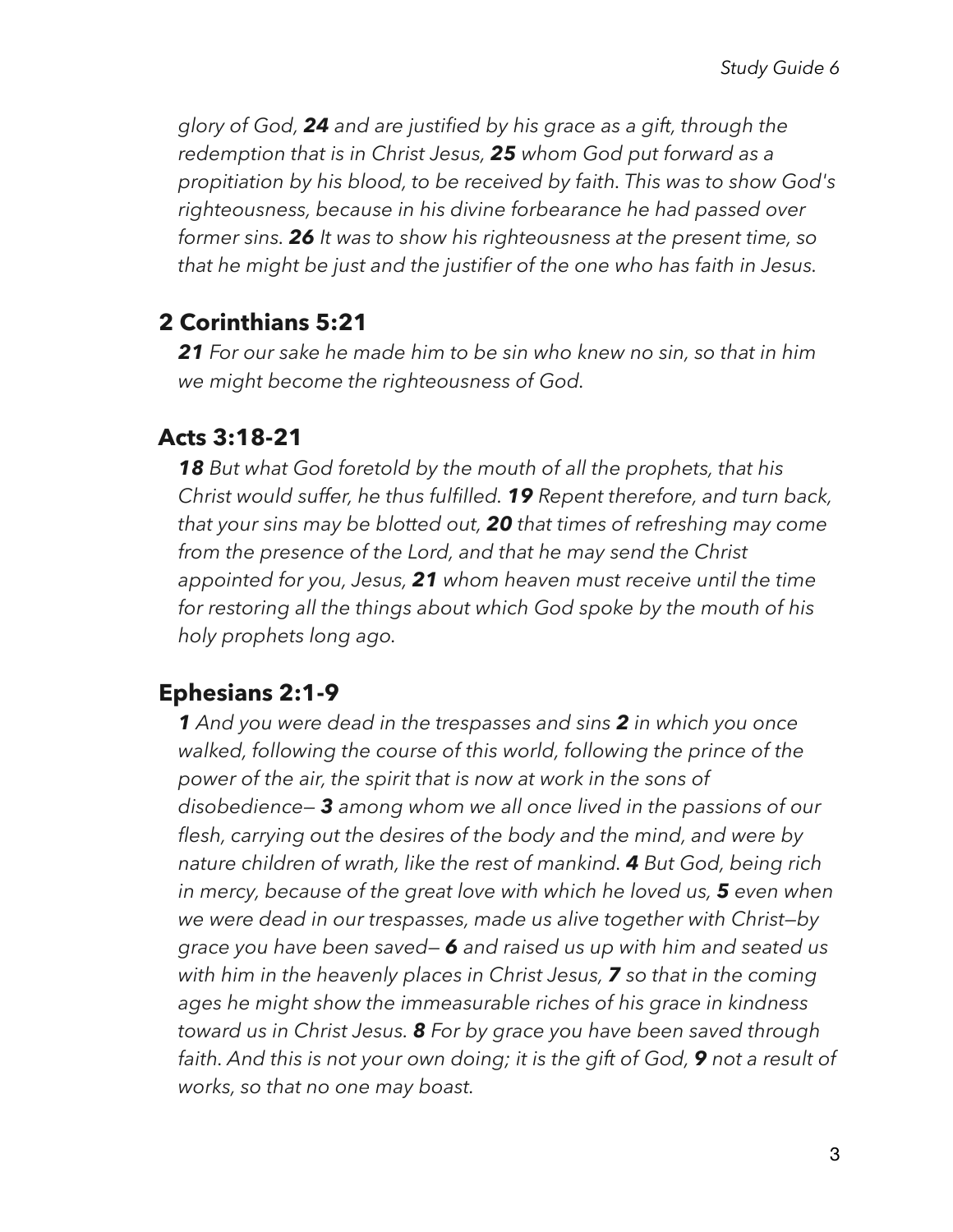Even though we were dead in our sins, we were made alive in Jesus Christ. He paid our sin debt and made it possible for us to have a right relationship with God. This is a priceless gift! It is important for us to recognize that our salvation means that we are part of the body of Christ. The free gift of salvation affords us another gift – being part of the body of Christ. Rainer explained:

*"Do you see what's taking place? You received a gift, the free gift of eternal salvation. That gift includes eternal salvation. It includes forgiveness of sins by Christ's death on the cross. It includes adoption by*  God the Father. It includes the indwelling of the Holy Spirit. And it *includes becoming a part of the body of Christ. That's right: membership in the body of Christ, the church, is a gift from God. It's not a legalistic obligation. It's not country club perks. It's not a license for entitlement. It's a gift. A gift from God. A gift that we should treasure with great joy and anticipation."* 

*Do you pray regularly with your family specifically for the church and its leaders? If not, what practical steps can you take to begin doing this?* 

## **2. The Universal Church vs. The Local Church**

Throughout the New Testament, the term "church" is used in two ways. One way the term is used is to describe the universal church – that is "all believers everywhere for all ages." Consider these passages that talk about the universal church:

### **Ephesians 2:11-22**

*11 Therefore remember that at one time you Gentiles in the flesh, called "the uncircumcision" by what is called the circumcision, which is made in the flesh by hands— 12 remember that you were at that time separated from Christ, alienated from the commonwealth of Israel and strangers to the covenants of promise, having no hope and without God in the world.*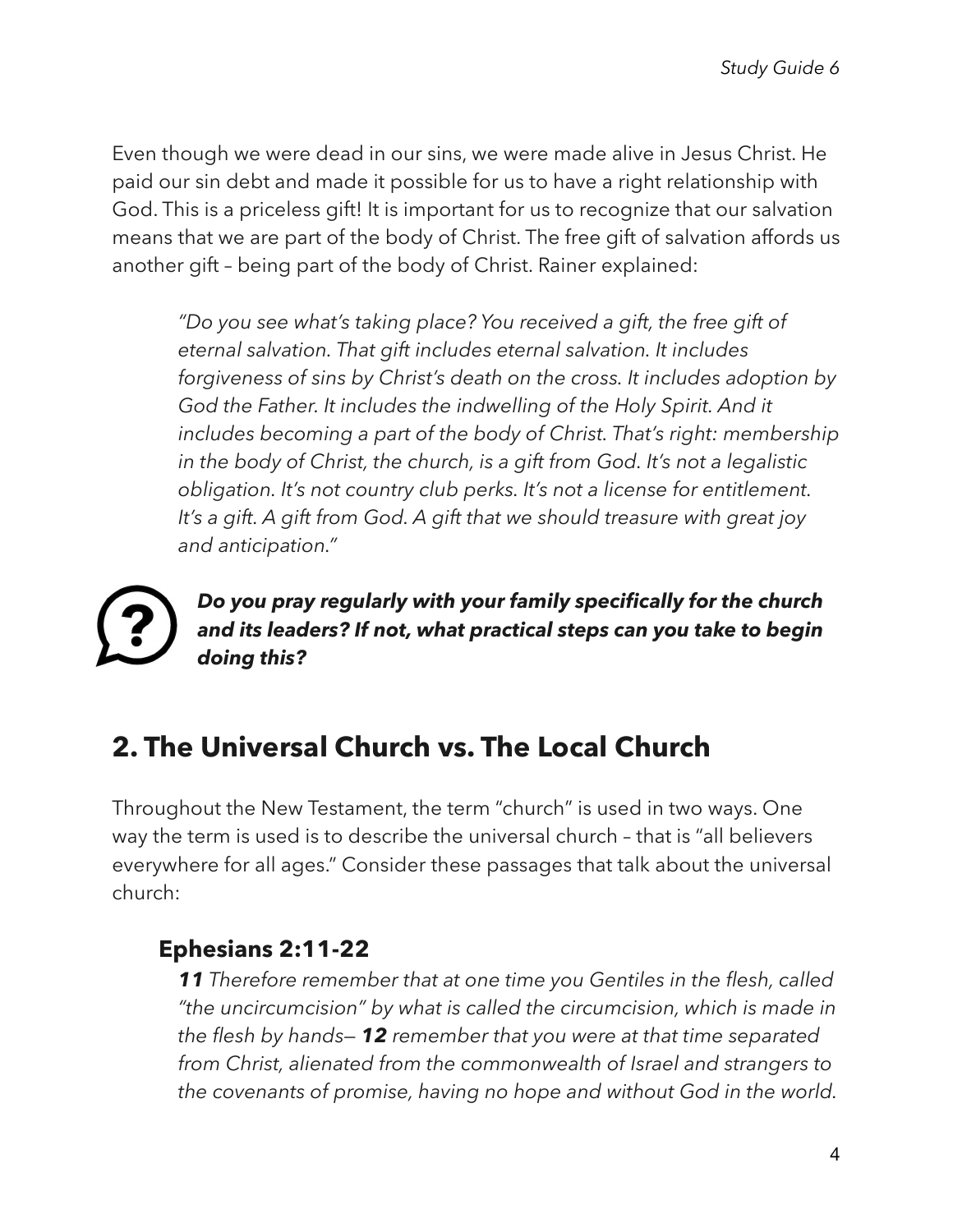*13 But now in Christ Jesus you who once were far off have been brought near by the blood of Christ. 14 For he himself is our peace, who has made us both one and has broken down in his flesh the dividing wall of hostility 15 by abolishing the law of commandments expressed in ordinances, that he might create in himself one new man in place of the two, so making peace, 16 and might reconcile us both to God in one body through the cross, thereby killing the hostility. 17 And he came and preached peace to you who were far off and peace to those who were near. 18 For through him we both have access in one Spirit to the Father. 19 So then you are no longer strangers and aliens, but you are fellow citizens with the saints and members of the household of God, 20 built on the foundation of the apostles and prophets, Christ Jesus himself being the cornerstone, 21 in whom the whole structure, being joined together, grows into a holy temple in the Lord. 22 In him you also are being built together into a dwelling place for God by the Spirit.* 

#### **Ephesians 5:22-33**

*22 Wives, submit to your own husbands, as to the Lord. 23 For the husband is the head of the wife even as Christ is the head of the church, his body, and is himself its Savior. 24 Now as the church submits to Christ, so also wives should submit in everything to their husbands. 25 Husbands, love your wives, as Christ loved the church and gave himself up for her, 26 that he might sanctify her, having cleansed her by the washing of water with the word, 27 so that he might present the church to himself in splendor, without spot or wrinkle or any such thing, that she might be holy and without blemish. 28 In the same way husbands should love their wives as their own bodies. He who loves his wife loves himself. 29 For no one ever hated his own flesh, but nourishes and cherishes it, just as Christ does the church, 30 because we are members of his body. 31 "Therefore a man shall leave his father and mother and hold fast to his wife, and the two shall become one flesh." 32 This mystery is profound, and I am saying that it refers to Christ and the church. 33 However, let each one of you love his wife as himself, and let the wife see that she respects her husband.*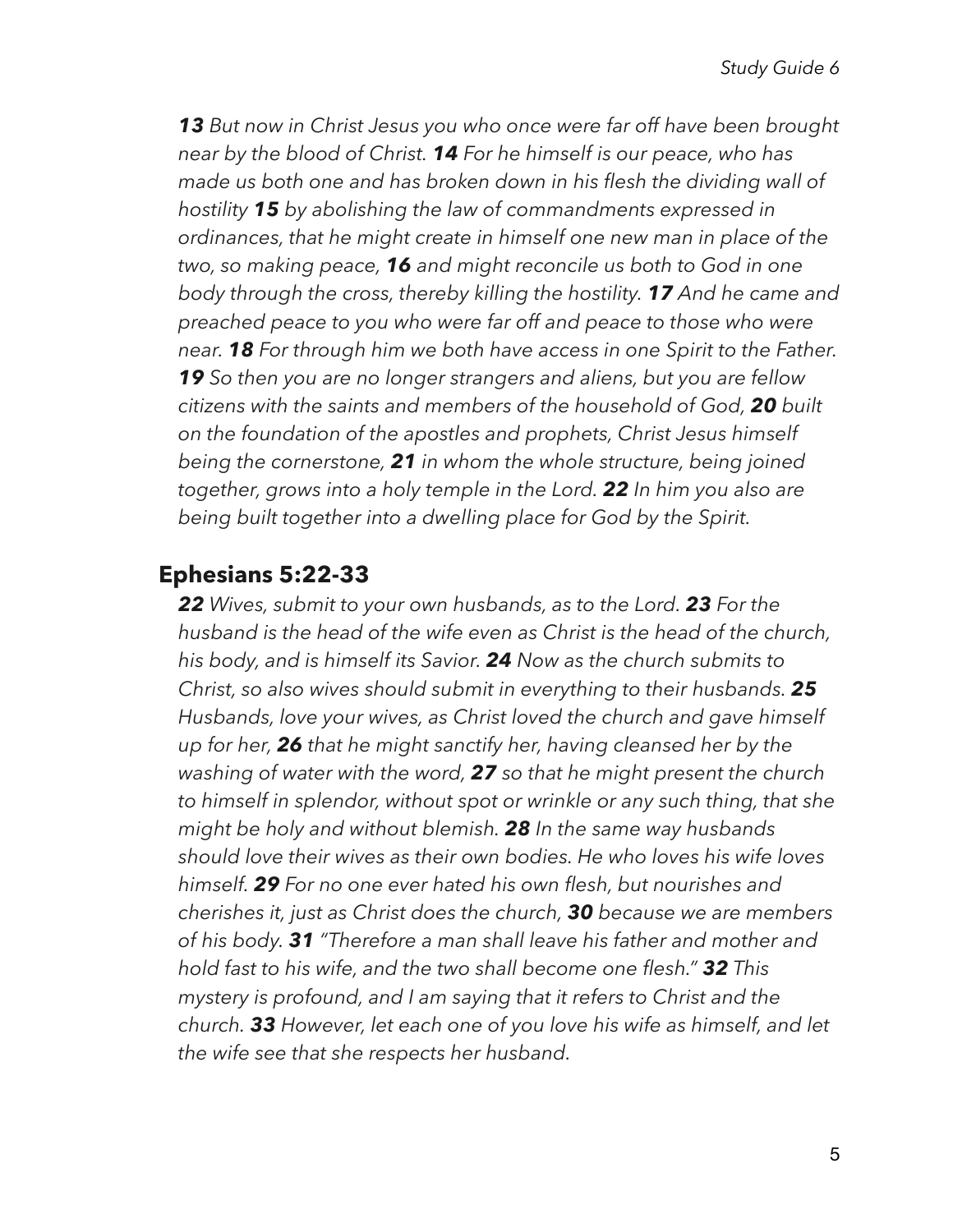Another way the term is used is to describe the local church – that is a specific group of gathered believers in a specific place at a specific time. Consider these passages that talk about the local church:

### **Galatians 1:1-2**

**1** Paul, an apostle—not from men nor through man, but through Jesus Christ and God the Father, who raised him from the dead— **2** and all the brothers who are with me.

### **Ephesians 1:1**

*1 Paul, an apostle of Christ Jesus by the will of God, To the saints who are in Ephesus, and are faithful in Christ Jesus:* 

### **1 Corinthians 1:1-3**

*1 Paul, called by the will of God to be an apostle of Christ Jesus, and our brother Sosthenes, 2 To the church of God that is in Corinth, to those sanctified in Christ Jesus, called to be saints together with all those who in every place call upon the name of our Lord Jesus Christ, both their Lord and ours: 3 Grace to you and peace from God our Father and the Lord Jesus Christ. (Notice the reference to the universal church in verse 2 – "all those who in every place call upon the name of our Lord Jesus Christ")*



#### **Explain how Christians are in both the universal church and in the local church?**

It is important to recognize that the New Testament knows nothing of a person who is in the universal church and not a local church. Local church membership is vital to the growth of believers. It is the place where they are able to serve and use their gifts as well as the place they are held accountable. Some believers have attempted to say that their inclusion in the universal church is sufficient but this is problematic. Rainer stressed this when he wrote: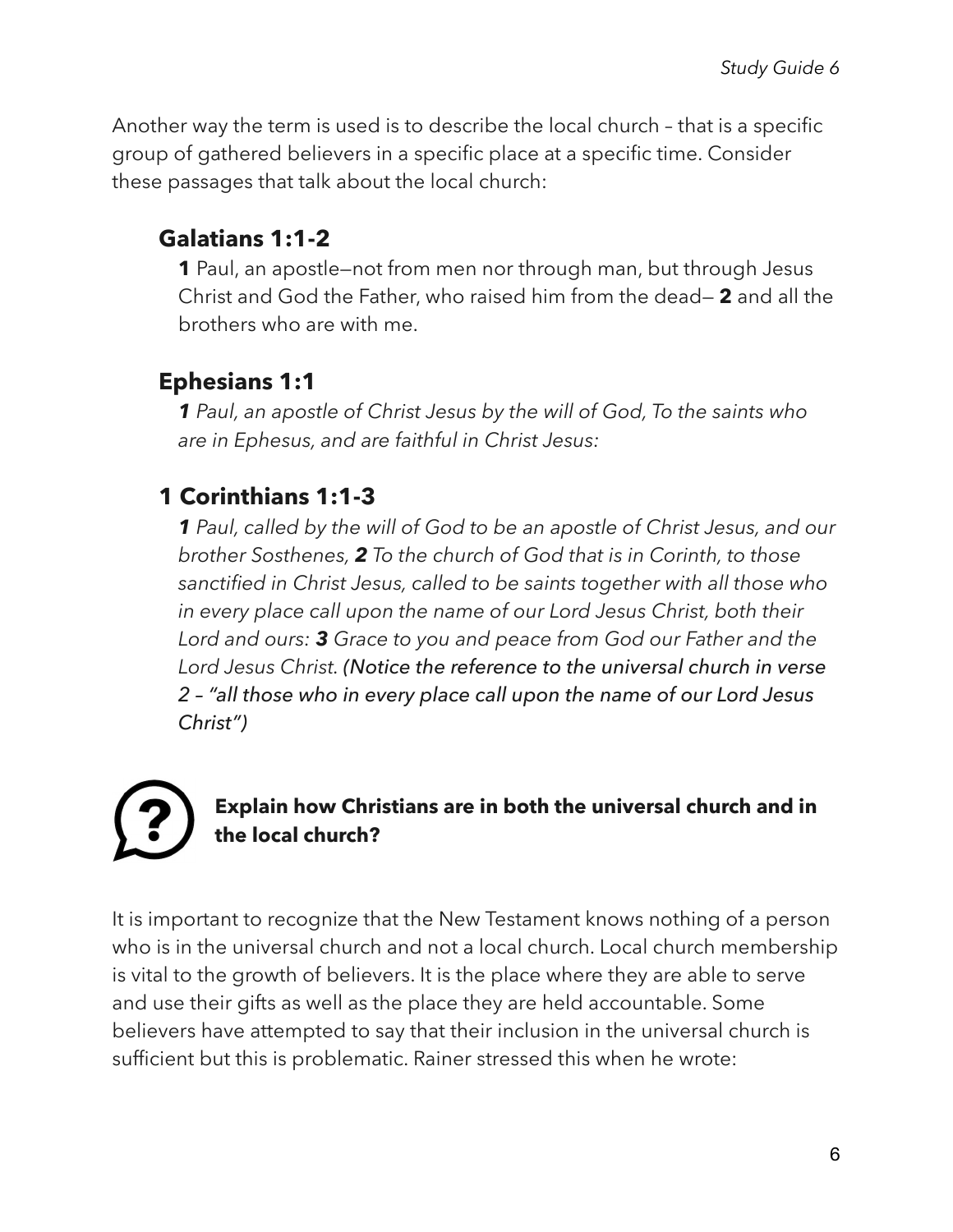*"It's a lame and invalid excuse to say you will limit your involvement to the universal church. The Bible is clear that we are to be connected to a specific church in a specific context."* 



*Why is it so important to be a member of a local church? Why do you think some people do not see this as important?* 

## **3. Understanding & Cherishing The Gift Of Church Membership**

How do you usually respond when you receive a gift that you absolutely love? You likely respond with sincere gratitude to the giver. Rainer wrote:

*"Church membership is a gift. A gift must be treasured. It should not be taken for granted or considered lightly. Because it is a gift, we must always be thankful for it. And when we are thankful for something, we have less time and energy to be negative. When we receive a gift with true appreciation, we naturally want to respond to the Giver. We, therefore, see service to God as a natural outflow of the joy of our salvation and the consequent joy of our church membership. We consider it a privilege to serve the King, so we look for those opportunities at the church where we serve."* 

#### *How should we respond to God knowing how precious the gift of salvation is that we have received?*

When we receive the gift of salvation and church membership with a grateful heart, we will naturally desire to serve within the body of Christ. We will recognize that our local church is composed of people just like us – sinners who have been redeemed by the blood of Christ. They were once enemies of